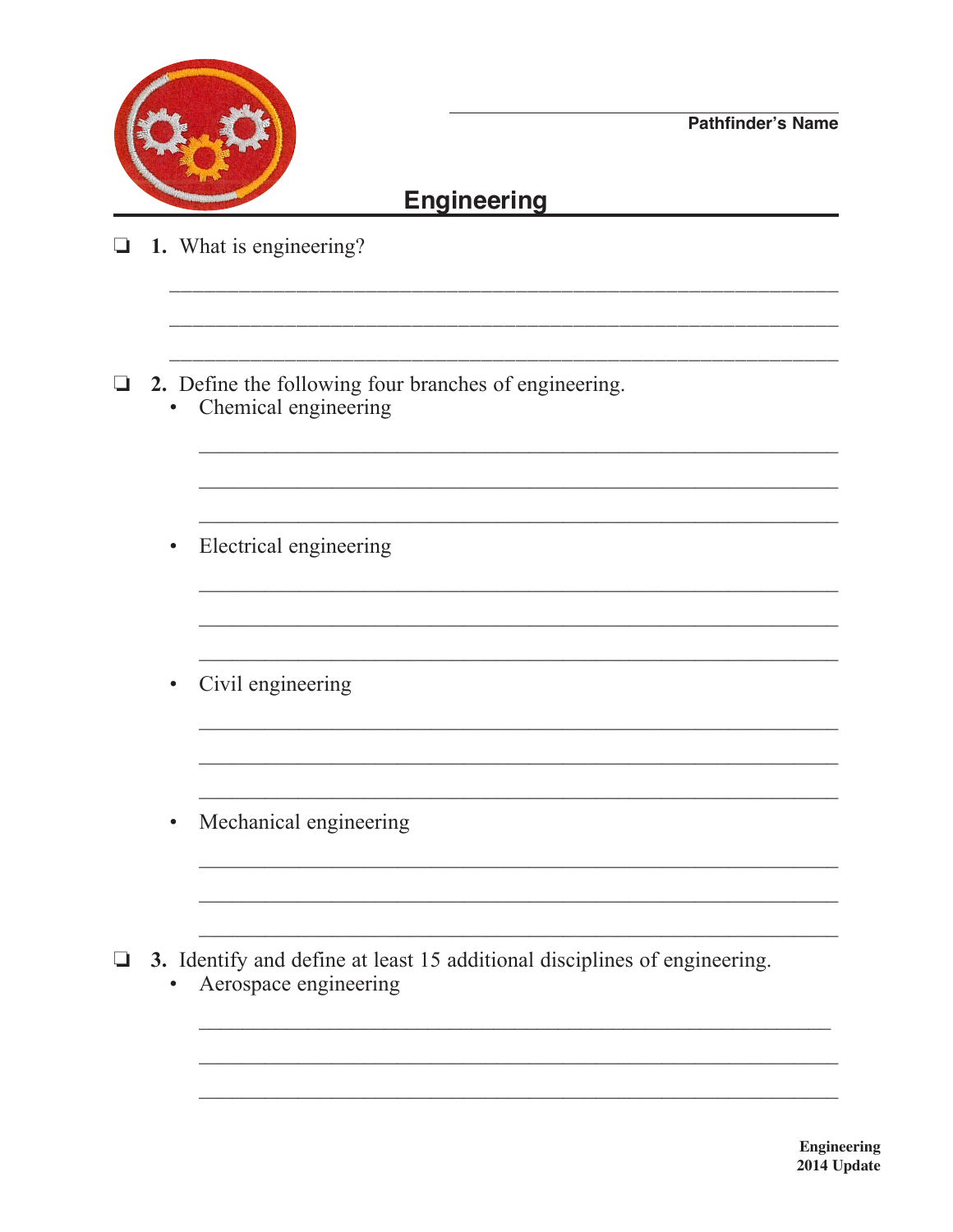| • Optical engineering     |
|---------------------------|
|                           |
| Computer engineering      |
|                           |
| Material engineering      |
|                           |
| Process engineering       |
| Environmental engineering |
|                           |
| Structural engineering    |
|                           |
| Power engineering         |
|                           |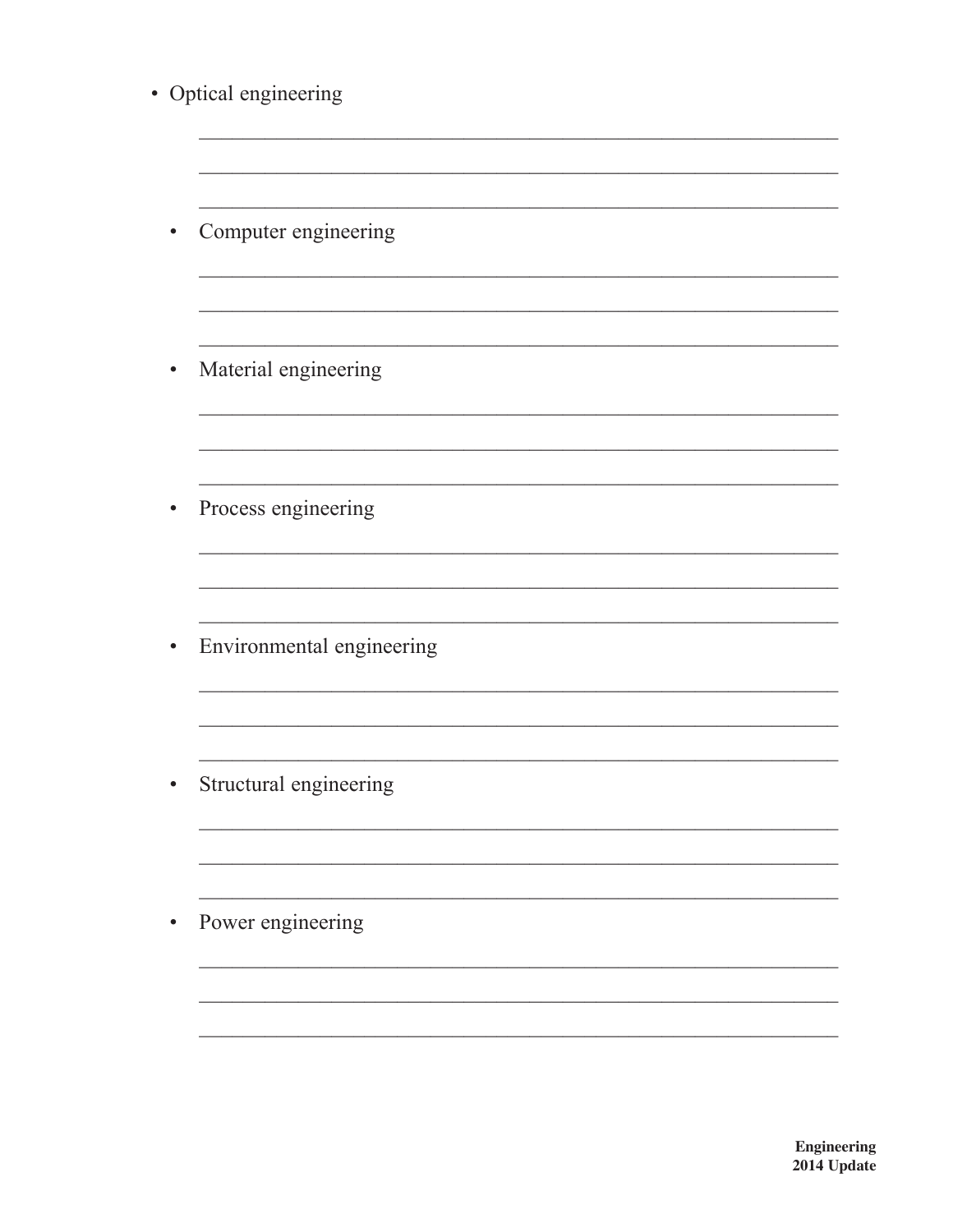| Acoustical engineering |
|------------------------|
| Transport engineering  |
| Nuclear engineering    |
| Industrial engineering |
| Biological engineering |
| Textile engineering    |
| Energy engineering     |
|                        |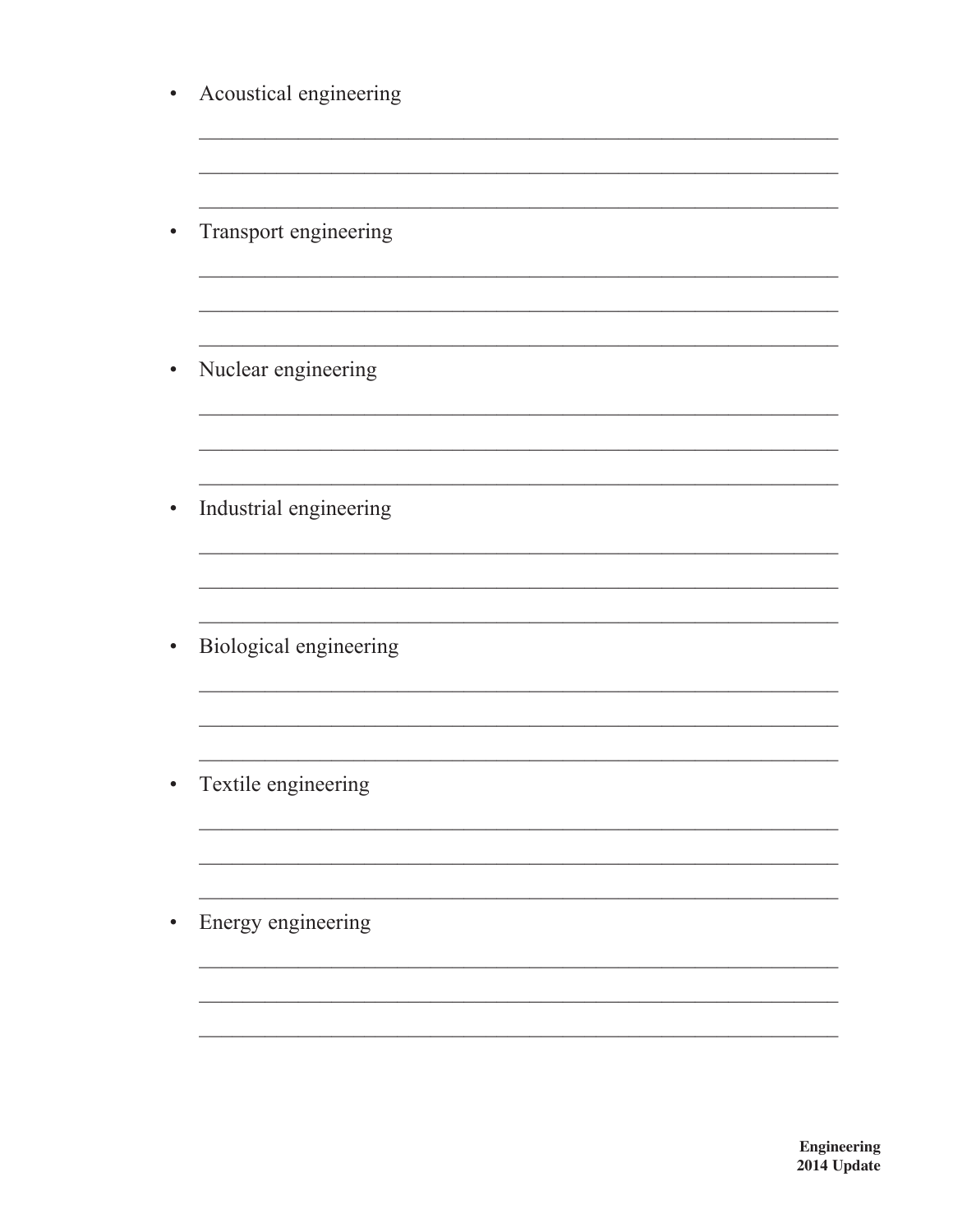|          | 4. Explain the general responsibilities of an engineer.                                                                                                                                                              |
|----------|----------------------------------------------------------------------------------------------------------------------------------------------------------------------------------------------------------------------|
|          |                                                                                                                                                                                                                      |
|          | 5. Discuss what type education is required for a career in engineering.                                                                                                                                              |
|          |                                                                                                                                                                                                                      |
| $\sqcup$ | <b>6.</b> How has the discipline of engineering contributed to society?                                                                                                                                              |
|          |                                                                                                                                                                                                                      |
|          |                                                                                                                                                                                                                      |
|          | 7. On your own or with a group, develop a chart board that outlines a brief<br>history of a famous engineer, highlighting their contributions to society.<br>Prepare and give an oral presentation on your findings. |
|          | Date completed                                                                                                                                                                                                       |
|          | 8. Read Genesis 6. Discuss the biblical context of this chapter drawing com<br>parisons to the field of engineering.                                                                                                 |
|          | Date completed                                                                                                                                                                                                       |
|          | 9. Identify four specific biblical engineering marvels that illustrate the art<br>and importance of engineering.                                                                                                     |
|          |                                                                                                                                                                                                                      |
|          | 2.                                                                                                                                                                                                                   |
|          | 3.<br><u> 1989 - Johann Stoff, deutscher Stoff, der Stoff, der Stoff, der Stoff, der Stoff, der Stoff, der Stoff, der S</u>                                                                                          |
|          | 4.<br><u> 1989 - Johann Barn, mars ann an t-Amhainn an t-Amhainn an t-Amhainn an t-Amhainn an t-Amhainn an t-Amhainn an </u>                                                                                         |
|          | 10. Define the following terms as it relates to the engineering discipline.<br>CAD (Computer Aided Design)                                                                                                           |
|          | Simulation                                                                                                                                                                                                           |
|          |                                                                                                                                                                                                                      |

 $\mathcal{L}_\text{max} = \frac{1}{2} \sum_{i=1}^{n} \frac{1}{2} \sum_{i=1}^{n} \frac{1}{2} \sum_{i=1}^{n} \frac{1}{2} \sum_{i=1}^{n} \frac{1}{2} \sum_{i=1}^{n} \frac{1}{2} \sum_{i=1}^{n} \frac{1}{2} \sum_{i=1}^{n} \frac{1}{2} \sum_{i=1}^{n} \frac{1}{2} \sum_{i=1}^{n} \frac{1}{2} \sum_{i=1}^{n} \frac{1}{2} \sum_{i=1}^{n} \frac{1}{2} \sum_{i=1}^{n} \frac{1$ 

 $\mathcal{L}_\text{max} = \frac{1}{2} \sum_{i=1}^{n} \frac{1}{2} \sum_{i=1}^{n} \frac{1}{2} \sum_{i=1}^{n} \frac{1}{2} \sum_{i=1}^{n} \frac{1}{2} \sum_{i=1}^{n} \frac{1}{2} \sum_{i=1}^{n} \frac{1}{2} \sum_{i=1}^{n} \frac{1}{2} \sum_{i=1}^{n} \frac{1}{2} \sum_{i=1}^{n} \frac{1}{2} \sum_{i=1}^{n} \frac{1}{2} \sum_{i=1}^{n} \frac{1}{2} \sum_{i=1}^{n} \frac{1$